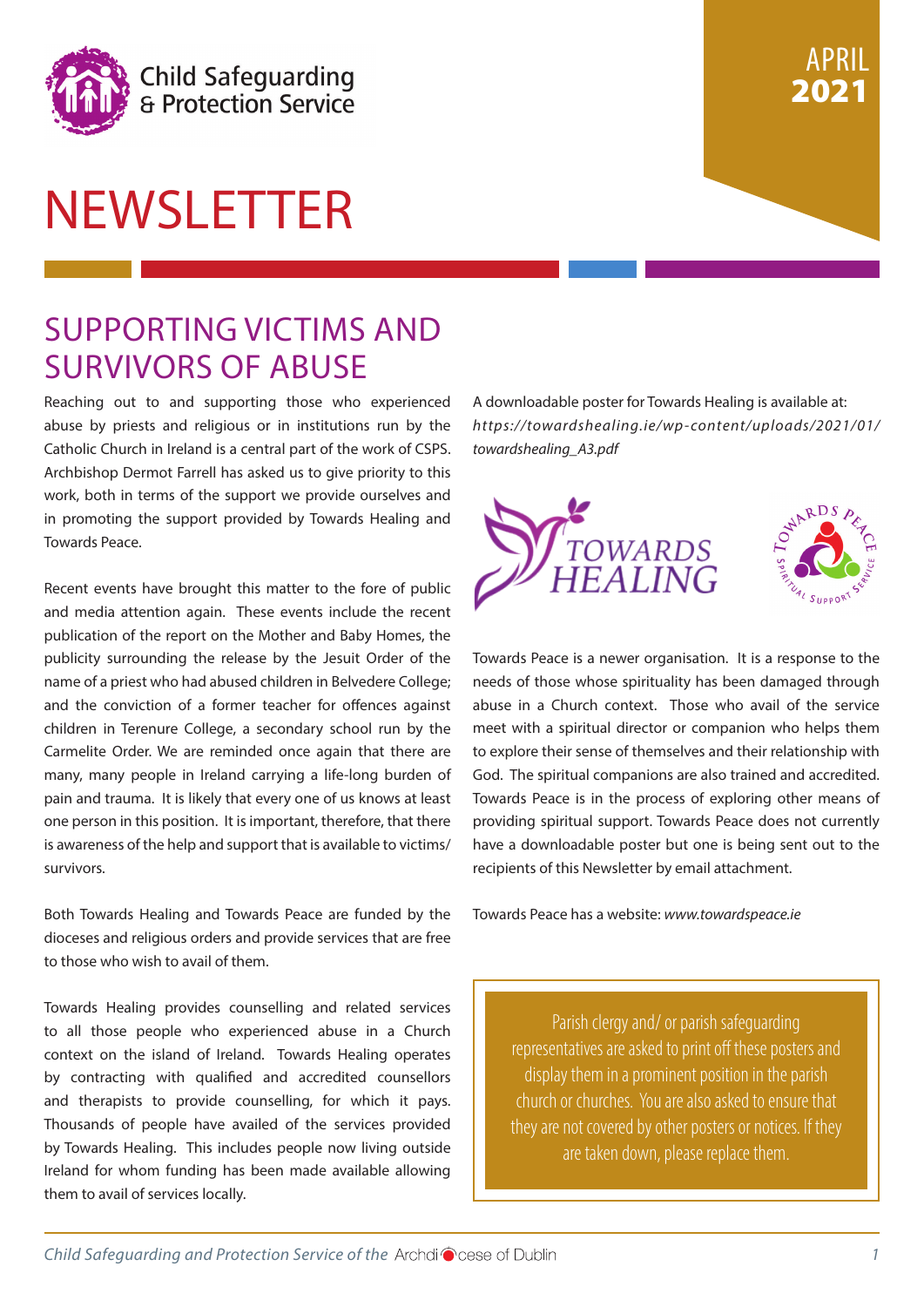### CSPS'S WORK WITH VICTIMS/ SURVIVORS OF ABUSE

People who approach the Diocese because they wish to talk about their experiences of abuse receive a prompt response. Failure to respond in a timely manner risks conveying a message that their concern is not important to us. Nothing could be further from the truth. Therefore, we respond as soon as possible to calls, emails or letters from those who indicate a wish to disclose abuse.

We arrange to meet anyone who wishes to disclose abuse, either of themselves or of a family member, at a date, time and venue that is comfortable to them. We invite them to bring a support person. We explain the reporting requirements to them, that is, that allegations of the abuse of children or vulnerable persons are reported to the civil authorities.

Typically, two members of the CSPS team meet with victim/ survivors, one to facilitate their disclosure, the other to make a record of it. This record is then sent to the person so he or she can amend and correct it if necessary. One member of the team maintains contact with the person after the meeting to provide ongoing support and information is provided about the other support services available, Towards Healing and Towards Peace.

For some people it is enough to meet a representative of the Diocese, tell their story in an atmosphere of trust and acceptance, knowing that it has been heard and taken seriously and that appropriate action, where required, has been taken to prevent further abuse. For others, this first meeting is the start of a process that may include a statement to the Gardai that triggers a criminal investigation and possible prosecution. The support provided by the Diocese does not come with any conditions. Some people may assume, for example, that those who initiate a criminal prosecution will not be supported by the Diocese. This is not the case. Indeed, CSPS will assist those who decide to pursue this option, for example, by putting them in touch with Gardai with experience and expertise in dealing with such cases.

Some people look for advice and support for themselves and their families. The Diocese has provided practical support to many, including for the education of victim /survivors and also for members of their families. Pastoral meetings have been arranged with Archbishop Martin, a practice that Archbishop Farrell is keen to continue. Some people need to check in with

the Diocese from time to time. There are some with whom CSPS has been in contact for ten years or more.

The Diocese does not wait for people to take the first step. Through CSPS, the Diocese reaches out to people known to have experienced abuse. For example, it can happen that a Garda or social worker contacts CSPS as part of an investigation or assessment of child abuse. In those cases, the person carrying out the investigation or assessment is asked to give information about our service to the person making the complaint. We send a leaflet about the support services available to victims/ survivors of abuse and ask the Garda or social worker to hand it on. Similarly, if the Diocese receives a letter from a solicitor, we write to the solicitor concerned, enclosing a leaflet about our service and request them to pass it on to their client.

Most of those who make contact with CSPS do so of their own initiative or after having spoken to a priest or member of a religious order. It is less common to hear from someone who has learned about our service from a solicitor, Garda or social worker. We are not sure why this is. It may be because the information has not been passed on or it may be that the person, once they receive the information, has no confidence that the Diocese wishes to help them. Trust and confidence in the Catholic Church in Ireland is at a low ebb and rebuilding that trust and confidence is slow work.

Even those with whom the Diocese has an ongoing relationship can sometimes question whether the Diocese is acting in good faith. This can happen, for example, when people ask for information that we cannot provide for them. Our practice is to be open and to share information wherever possible. However, sometimes we cannot share information because we simply do not have it. People can find this difficult to accept. Given the history of cover up of abuse in the past, this is understandable. Child sexual abuse is a profound breach of trust, the trust that a child places in an adult to care for her, nurture and protect her. The impact lasts a lifetime.

The support that the Church provides to victims and survivors of abuse will change over time and be provided by different people at different stages and in response to different needs. The work of CSPS is one small, but important, part of this good work.

## **VETTING UPDATE**

Some parishes may be aware of queries about some vetting applications coming from the National Vetting Bureau. These queries relate to whether the role to which the application refers requires vetting. It remains the policy of the Archdiocese of Dublin that all those involved in public ministry in our parishes and diocesan offices should be vetted. This includes, for example, Ministers of the Word and Eucharistic Ministers. A letter has been sent to the National Vetting Bureau in relation to these queries and it is our intention to continue to submit applications for those who minister in this way in our parishes.